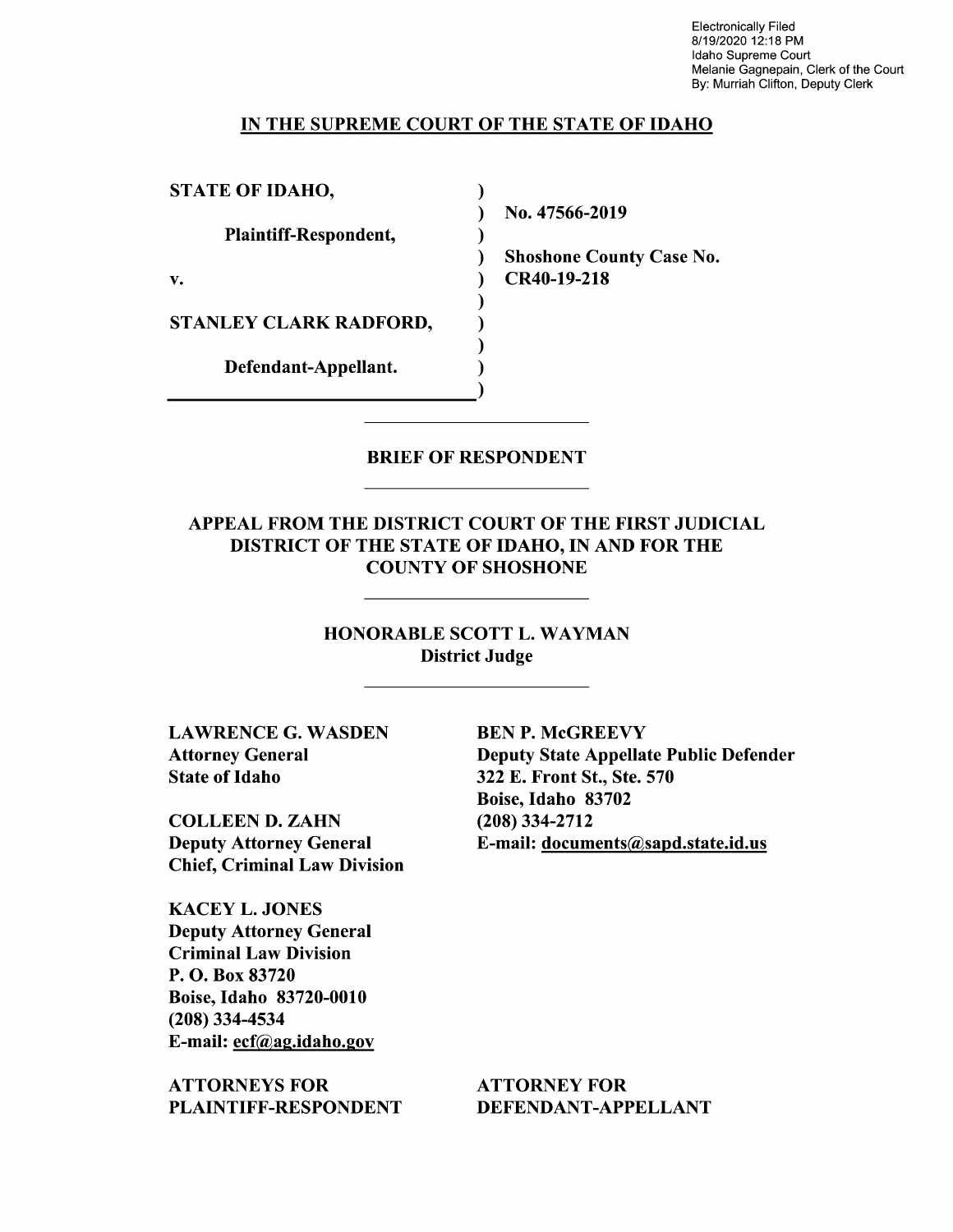# **TABLE OF CONTENTS**

|                 | Radford's Claim That His Sentence Is Illegal Is Not Properly<br>Before This Court Because It Was Not Raised In His Rule 35 |
|-----------------|----------------------------------------------------------------------------------------------------------------------------|
| A.              |                                                                                                                            |
| <b>B.</b>       |                                                                                                                            |
| $\mathcal{C}$ . |                                                                                                                            |
|                 |                                                                                                                            |
|                 |                                                                                                                            |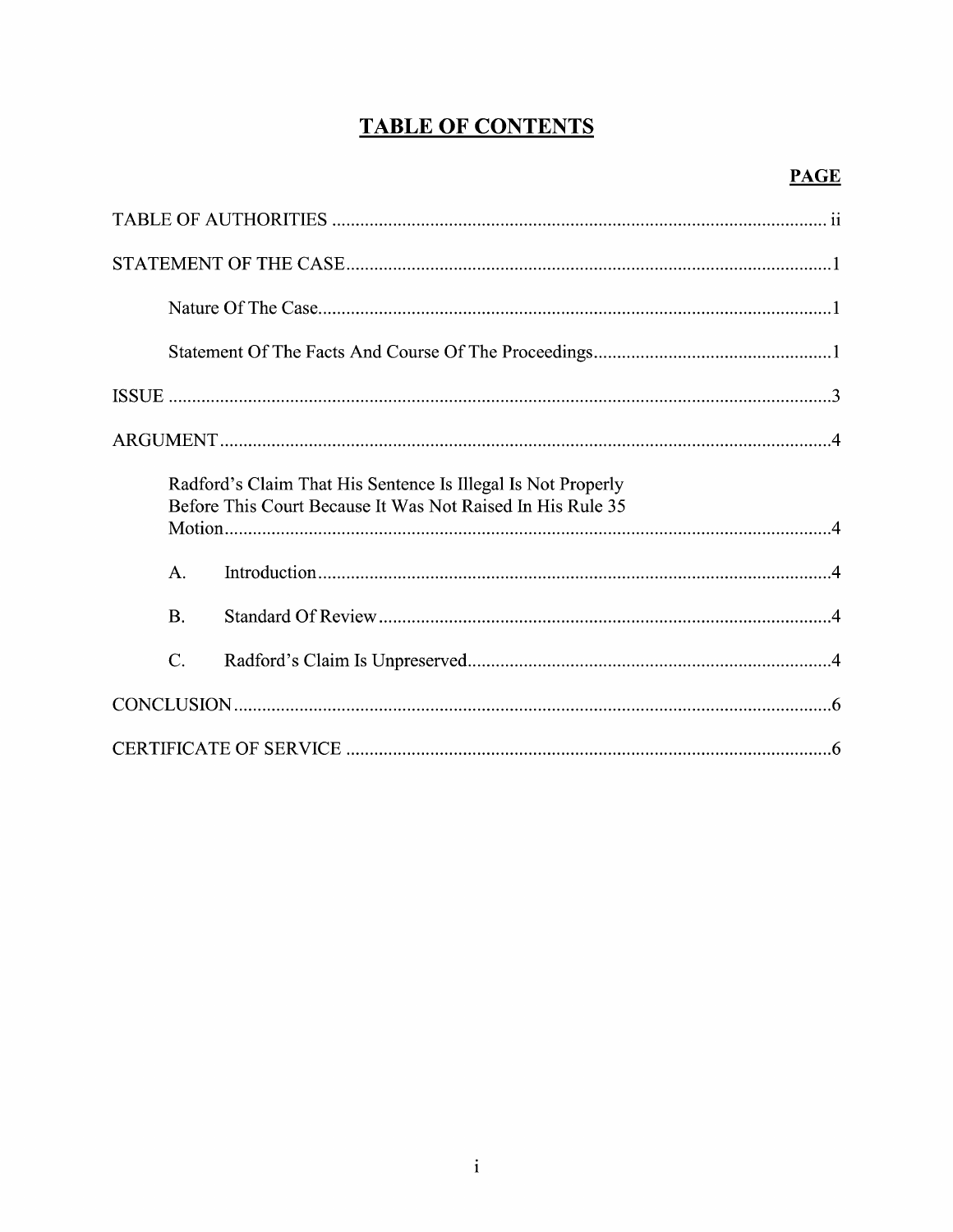# TABLE OF AUTHORITIES

| <b>CASES</b> | <b>PAGE</b> |
|--------------|-------------|
|              |             |
|              |             |
|              |             |
|              |             |
|              |             |
|              |             |
|              |             |
|              |             |
|              |             |
|              |             |
|              |             |
| <b>RULES</b> |             |
|              |             |

|--|--|--|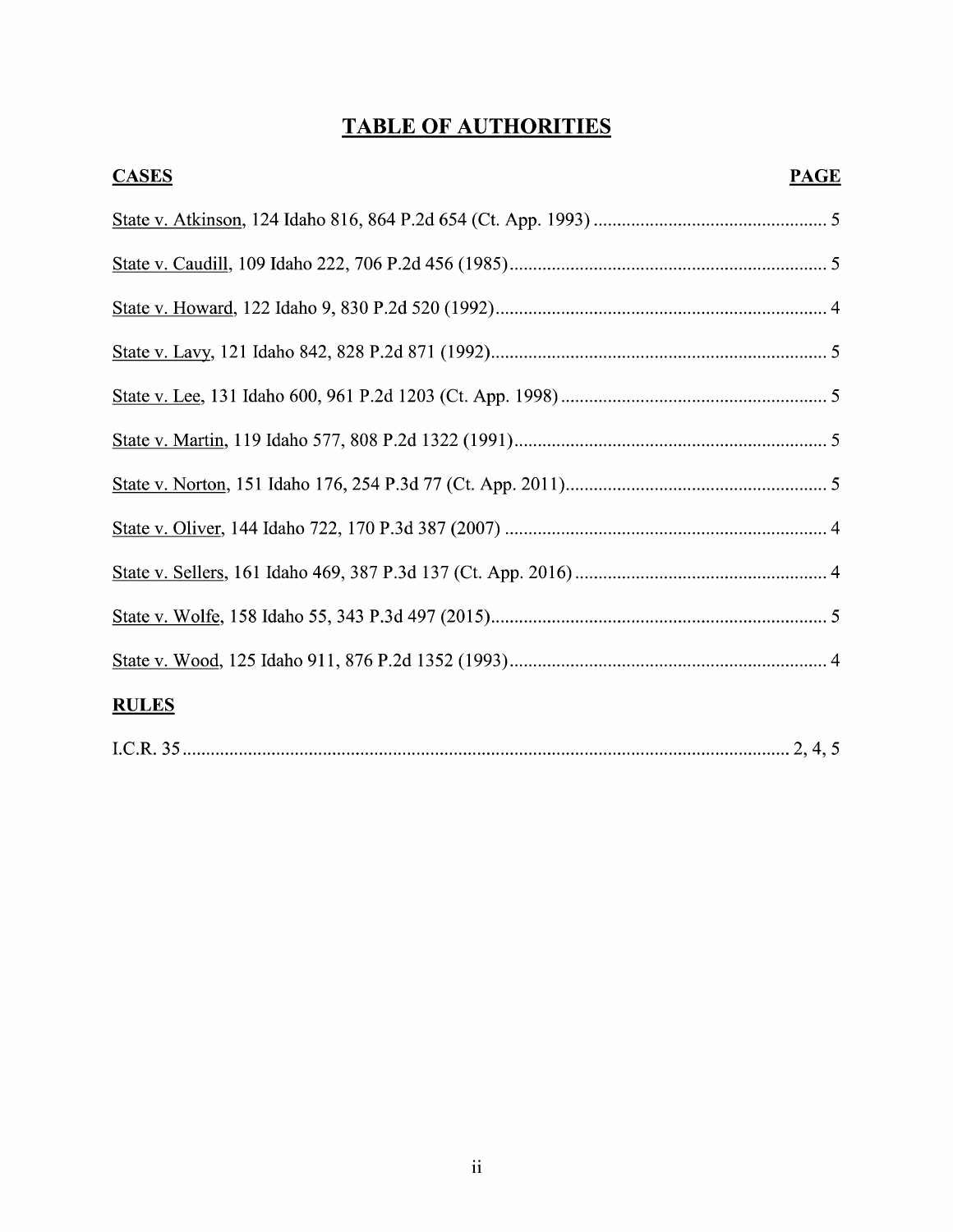#### STATEMENT OF THE CASE

#### Nature Of The Case

Stanley Clark Radford appeals from his sentence 0f three years With one year fixed following his plea of guilty to attempted destruction of evidence, arguing the sentence is illegal.

#### Statement Of The Facts And Course Of The Proceedings

The state charged Radford with possession of methamphetamine, destruction of evidence, possession of paraphernalia, and obstruction.  $(R., pp.9-11.)$  Following a preliminary hearing, Radford was bound over to the district court on the charges, although the magistrate court determined that the state could proceed on the destruction of evidence charge only as an attempt. (See R.,  $pp.76-77$ .) Thereafter, the state filed an Information reflecting the charge of attempted destruction 0f evidence. (R., pp.80-81.)

Pursuant to a plea agreement, Radford pled guilty to attempted destruction of evidence and the state dismissed the remaining charges. (See R., pp.115-23; Tr., p.34, Ls.7-25.) At the change 0f plea hearing, the district court informed Radford of the maximum potential penalty: "Looking at the statute, it looks like the maximum penalty with the attempted charge are two and a half years and \$5,000 fine." (Tr., p.35, Ls.15-17; p.40, Ls.3-4.) Radford and the state agreed.  $(Tr, p.35, Ls.17-20.)$  The district court accepted Radford's guilty plea to the charge of "attempted concealment of evidence" and set a date for sentencing.  $(Tr, p.41, Ls. 12-23.)$ 

different judge presided over the sentencing hearing. As the district court was announcing its sentence, it stated: "the charge that you pled guilty to is destruction of evidence." (Tr., p.58, Ls.18-19.) Radford interjected: "Attempted." (Tr., p.58, L.20.) The district court responded: "Attempted destruction is the same as destruction of evidence. That's the nature of

 $\mathbf{1}$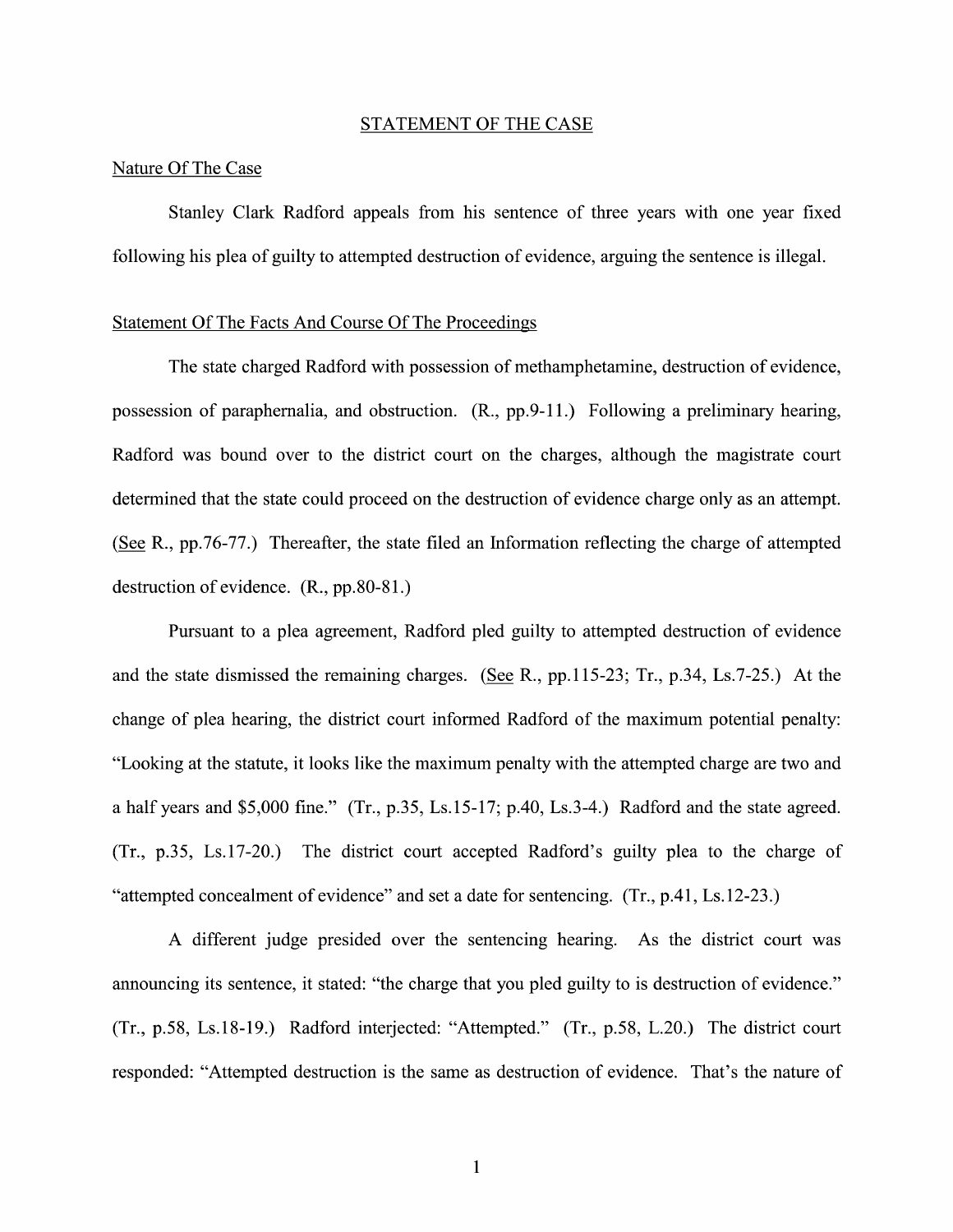the charge. It's not an attempt. That's the offense. And that has a maximum penalty of five years[.]" (Tr., p.58, Ls.22-25.) Thereafter, the district court sentenced Radford to three years with one year fixed and retained jurisdiction. (R., pp.126-30; Tr., p.59, Ls.8-11.) Radford filed a timely notice of appeal. (R., pp.141-43, 156-59.)

Radford filed a motion for reconsideration of his sentence, pursuant to I.C.R. 35. (R., p.151.) In his motion, Radford requested leniency, specifically conceding the legality of his sentence: "While the Defendant concedes that the Court's sentence was not illegal, nor illegally imposed, the Defendant asks the Court to reduce the sentence imposed against him...." (R., p. 151.) The district court denied the motion.<sup>1</sup> (R., p. 162.)

 $<sup>1</sup>$  Following his rider review, the district court placed Radford on a two-year period of supervised</sup> probation. (Aug, pp.1-4.)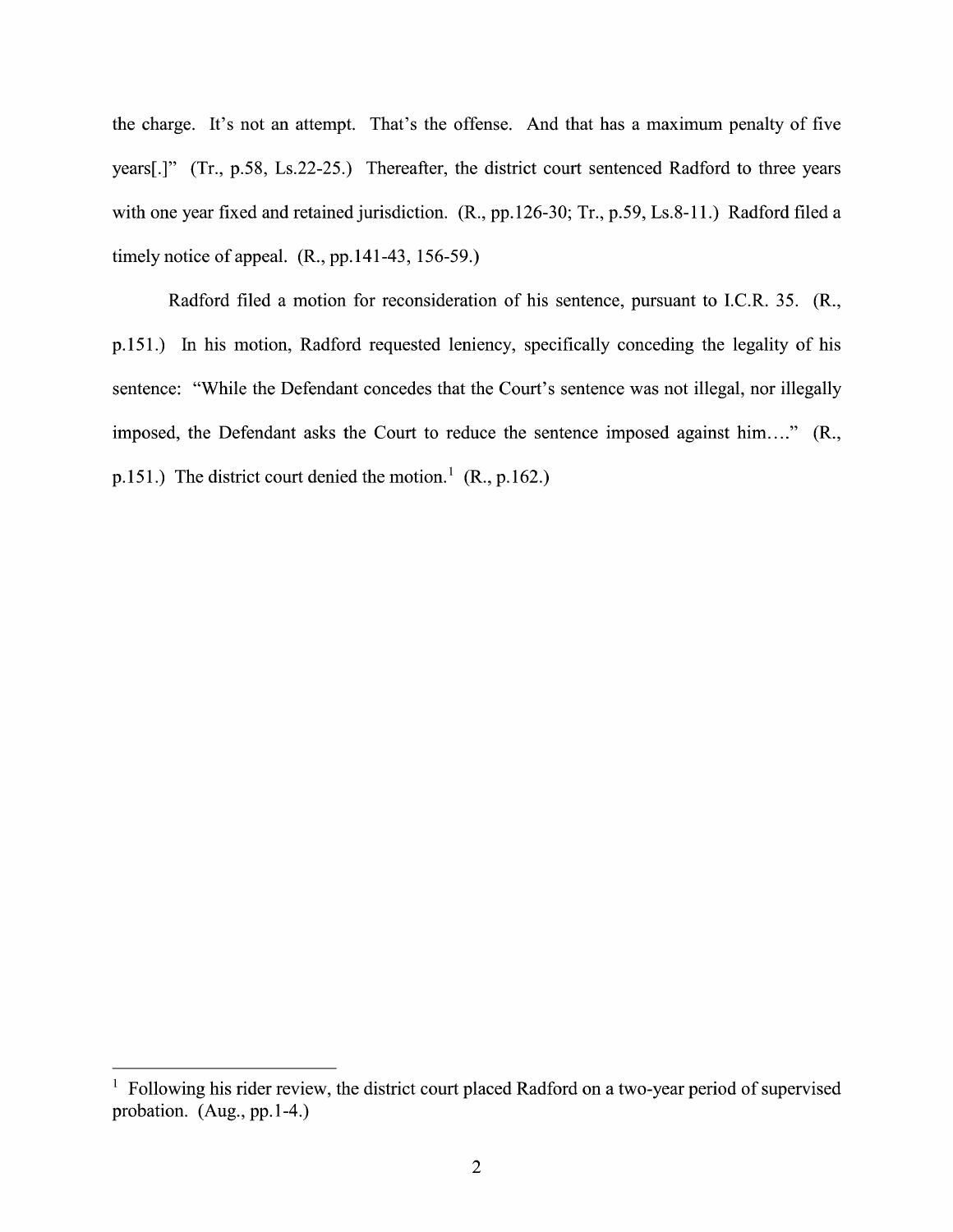## **ISSUE**

Radford states the issue on appeal as:

Did the district court err when it imposed an illegal sentence, because the court did not have discretion to impose Mr. Radford's three-year sentence, which is longer than the two and one-half year maximum sentence authorized for felony attempted destruction 0f evidence?

(Appellant's brief, p.5.)

The state rephrases the issue as:

Is Radford's claim that his sentence is illegal unpreserved because he did not raise the issue before the district court in his Rule <sup>35</sup> motion?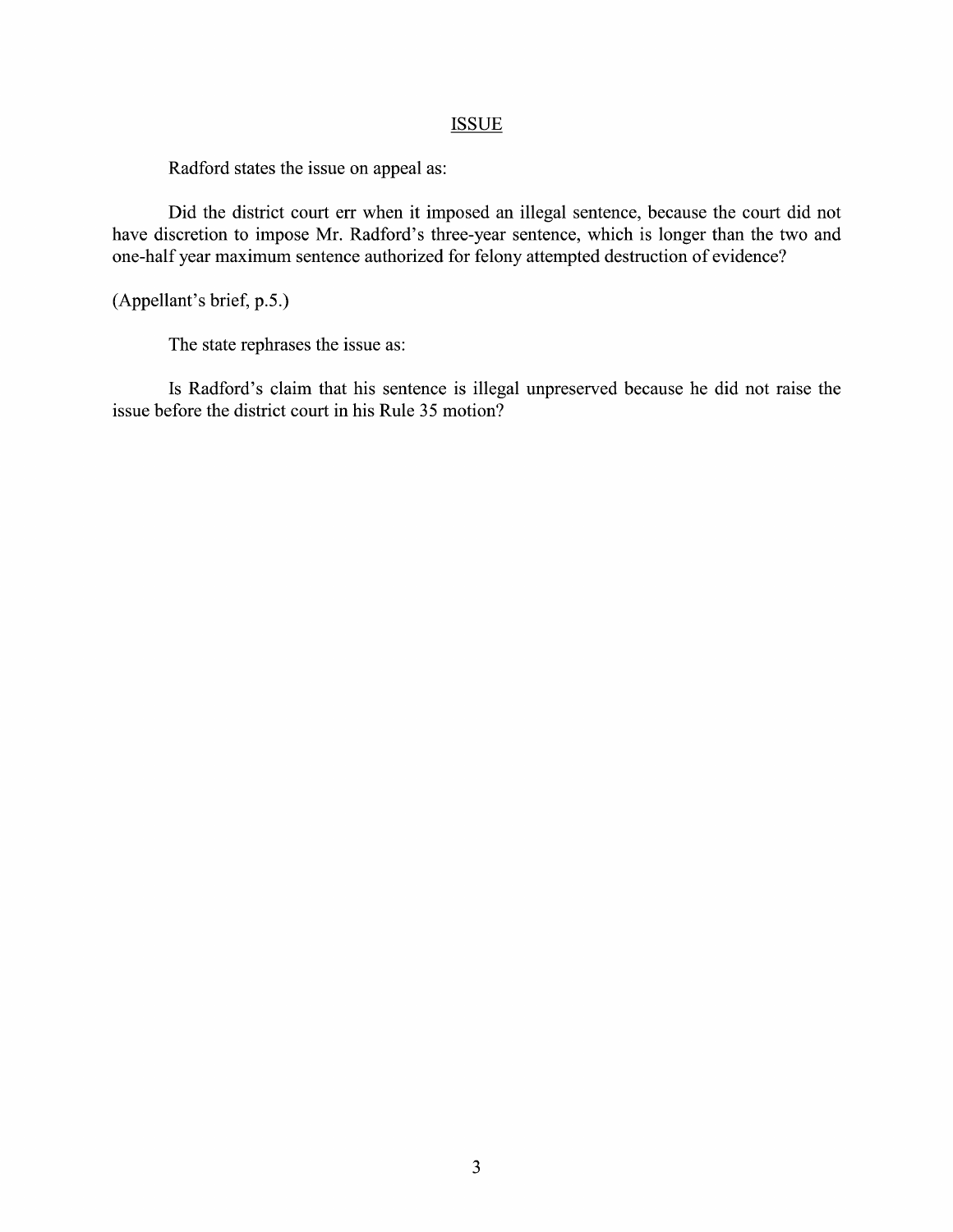#### ARGUMENT

## Radford's Claim That His Sentence Is Illegal Is Not Properly Before This Court Because It Was Not Raised In His Rule 35 Motion

## A. Introduction

Radford claims that the sentence imposed by the district court is illegal because it exceeds the statutory maximum sentence for attempted destruction of evidence. (Appellant's brief, pp.6- 9.) His claim is unpreserved. Although Rule 35(a) provides the proper vehicle for Radford to move the district court to correct an illegal sentence "at any time," Radford has not filed such motion. Instead, Radford filed a Rule 35 motion asking for leniency in which he specifically conceded that his sentence was not illegal. (R., p.151.) Because Radford did not challenge the legality 0f his sentence before the district court, his claim is not preserved for appellate review.

## B. Standard Of Review

This Court reviews the length of a sentence for an abuse of discretion. State v. Oliver, 144 Idaho 722, 726, 170 P.3d 387, 391 (2007). "The determination of whether a sentence is illegal involves a question of law over which our appellate courts exercise free review." State v. Wood, 125 Idaho 911, 913, 876 P.2d 1352, 1354 (1993).

### C. Radford's Claim Is Unpreserved

"A claim that a sentence is illegal may not be raised for the first time on appeal without the trial court having had an opportunity to consider the legality of the terms of the sentence." State v. Sellers, 161 Idaho 469, 483, 387 P.3d 137, 151 (Ct. App. 2016); see also State v. Howard, 122 Idaho 9, 10, 830 P.2d 520, 521 (1992). Such a challenge must first be raised before the district court by a motion pursuant to Idaho Criminal Rule  $35(a)$ , which allows a district court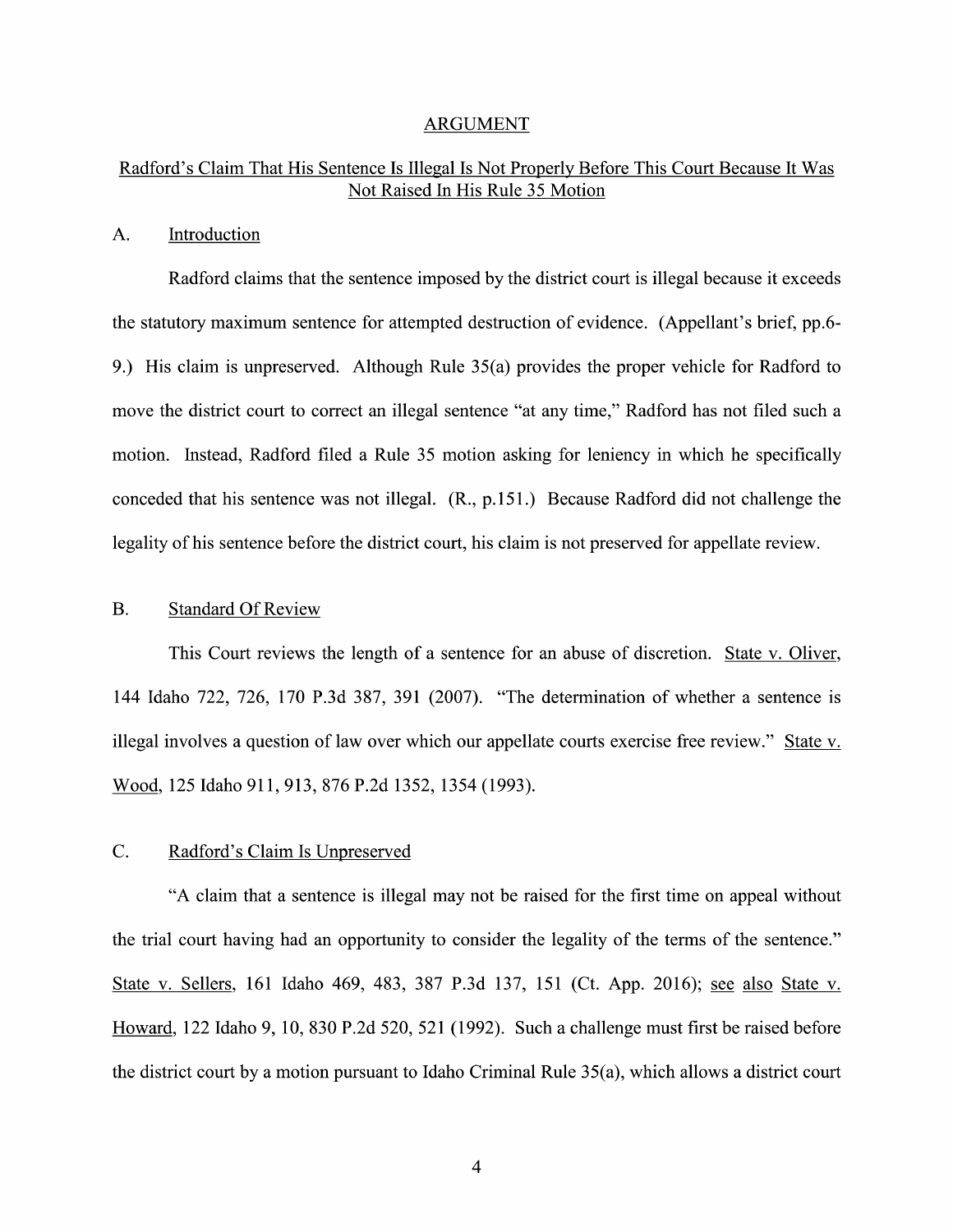to correct an illegal sentence "at any time," including in a second Rule 35 motion. State v. Wolfe, 158 Idaho 55, 62-63, 343 P.3d 497, 504-05 (2015). "If objection to the illegality of a sentence has not been otherwise raised before the trial court by either the state or the defendant, it may not be raised for the first time on appeal." State v. Lavy, 121 Idaho 842, 845, 828 P.2d 871, <sup>874</sup> (1992) (quoting State V. Martin, <sup>119</sup> Idaho 577, 579, <sup>808</sup> P.2d 1322, <sup>1324</sup> (1991)).

This Court should decline t0 consider Radford's claim that his sentence is illegal because it was not made below. Idaho Criminal Rule 35(a) provides the proper mechanism for Radford to challenge his sentence. However, in his Rule 35 motion, Radford not only failed to challenge the legality of his sentence, he specifically conceded that the sentence was not illegal: "the Defendant concedes that the Court's sentence was not illegal, nor illegally imposed...."<sup>2</sup> (R., p.151.) Because Radford did not challenge the legality of his sentence below, the district court did not have the opportunity to rule on the issue. Thus, it is not properly preserved for appeal and this Court should decline t0 address the merits of Radford's claim.

 $2\degree$  Because Radford conceded the legality of his sentence below, his claim before this Court is also barred by the doctrine of invited error. "The doctrine of invited error applies to estop a party from asserting an error when his or her own conduct induces the commission of the error." Sta also barred by the doctrine of invited error. The doctrine of invited error applies to estop a party<br>from asserting an error when his or her own conduct induces the commission of the error." State<br>v. Norton, 151 Idaho 176, Idaho 816, 819, 864 P.2d 654, 657 (Ct. App. 1993)). "One may not complain 0f errors one has consented to or acquiesced in."  $\underline{Id}$  (citing State v. Caudill, 109 Idaho 222, 226, 706 P.2d 456, Idaho 816, 819, 864 P.2d 654, 657 (Ct. App. 1993)). "One may not complain of errors one has<br>consented to or acquiesced in." <u>Id.</u> (citing <u>State v. Caudill</u>, 109 Idaho 222, 226, 706 P.2d 456,<br>460 (1985); <u>State v. Lee</u>, 1 said, the state does not take the position that the invited error doctrine would prevent Radford from arguing the illegality of his sentence in a Rule  $35(a)$  motion.